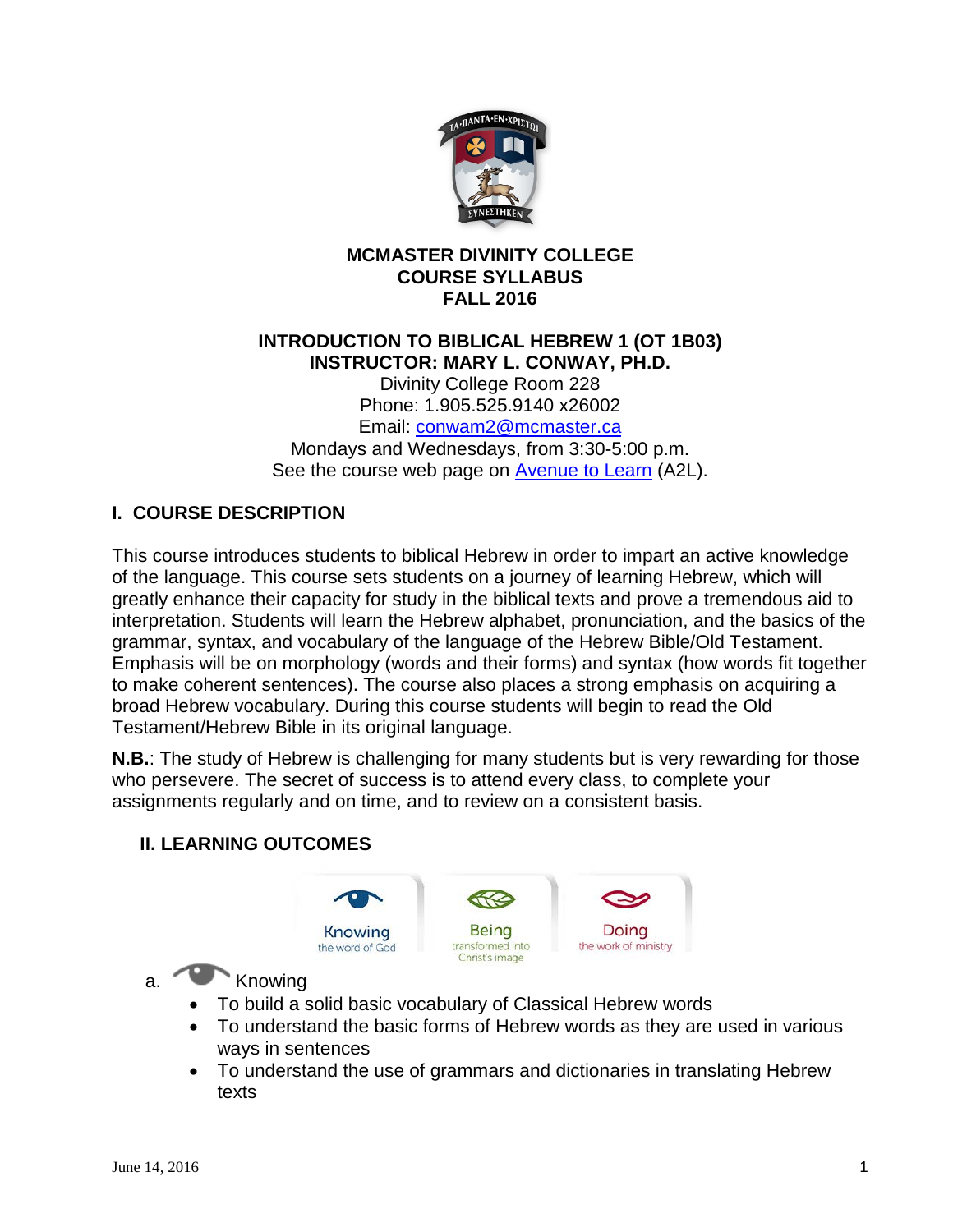- b. Being
	- To embrace the value of understanding the original language in exegeting the biblical text
	- To enrich one's understanding of another culture through knowledge of that culture's language
	- To deepen one's relationship with God through interacting with Scripture
- c. Doing
	- To begin to translate texts from the Hebrew Scriptures
	- To engage with the Scriptures in their original language and context

## **III. COURSE REQUIREMENTS**

### **A. REQUIRED TEXTS**

*Both the textbook and workbook must be brought to every class!*



- Pratico, G. D., and M. V. Van Pelt. *Basics of Biblical Hebrew Grammar*. 2nd ed. Grand Rapids: Zondervan, 2007. ISBN: 978-0310270201
- Pratico, G. D., and M. V. Van Pelt. *Basics of Biblical Hebrew Workbook*. 2nd ed. Grand Rapids: Zondervan, 2007. ISBN: 978-0310270225
- Clines, David J. A., David M. Stec, and Jacqueline C. R. De Roo. *The Concise Dictionary of Classical Hebrew*. Sheffield: Sheffield Phoenix, 2009. ISBN: 978-1906055790

**Note:** These texts will also be used for HEB2B03, Introduction to Biblical Hebrew 2. All required textbooks for this class are available from the College's book service, READ On Bookstore, Room 145, McMaster Divinity College. Texts may be purchased on the first day of class. For advance purchase, you may contact READ On Bookstore, 5 International Blvd, Etobicoke, Ontario M9W 6H3: phone 416.620.2934; fax 416.622.2308; email [books@readon.ca.](mailto:books@readon.ca) Other book services may also carry the texts.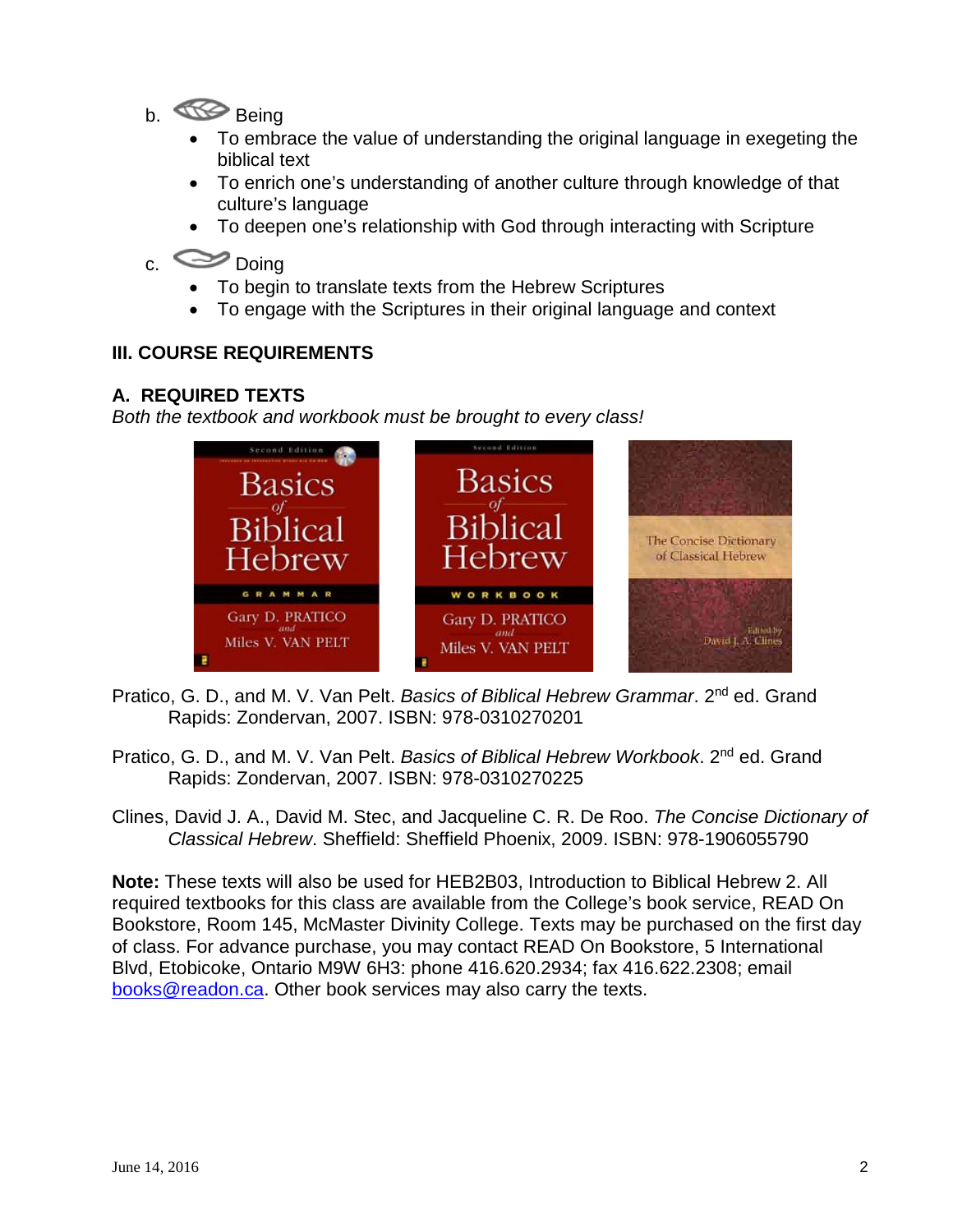## **B. RECOMMENDED RESOURCES**

At least one aid to learning vocabulary is strongly recommended. The following are keyed to the course text:



1. Flashworks vocabulary learning computer program<https://www.teknia.com/flashworks> (This is a free download. It is also available on the CD that is included with the older printings of the text.)

- 2. Old Testament Hebrew Vocabulary Cards. ISBN: 978-0310259862
- 3. Basics of Biblical Hebrew Vocabulary Audio CD: ISBN: 978-0310270744

### **C. ASSIGNMENTS AND GRADING**

**Note:** It is extremely important that you do not become dependent on Bible software programs as a substitute for learning. These programs cannot be used on tests and exams. You are **strongly** advised not to use these programs until later in the learning process. Programs such as BibleWorks, Accordance, and Logos will be very helpful research tools when you are more advanced in the language but do not take the place of basic understanding.

| <b>Grammar Tests and Translations</b> |      |  |
|---------------------------------------|------|--|
| <b>Vocabulary Quizzes</b>             | 15%  |  |
| <b>Workbook Exercises</b>             | 15%  |  |
| <b>Oral Reading</b>                   | 5%   |  |
| <b>Final Examination</b>              | 30%  |  |
| <b>Total Grade</b>                    | 100% |  |

#### **Policy for Missed Quizzes, Tests, and Assignments:**

Marks will be deducted for late assignments (workbook exercises) if there is no valid reason, such as illness (a doctor's note may be required) or serious family crisis. The deduction will be 5% per day. It is essential in a language course that students keep up with their work if they are to be successful.

There will be no make up for missed quizzes/tests except in the case of illness (a doctor's note may be required) or serious family crisis. If you must miss a test or quiz due to a valid reason, **you must email the professor at [conwam2@mcmaster.ca](mailto:conwam2@mcmaster.ca) as soon as possible**. You must make arrangements to make up the quiz or test at the first possible opportunity.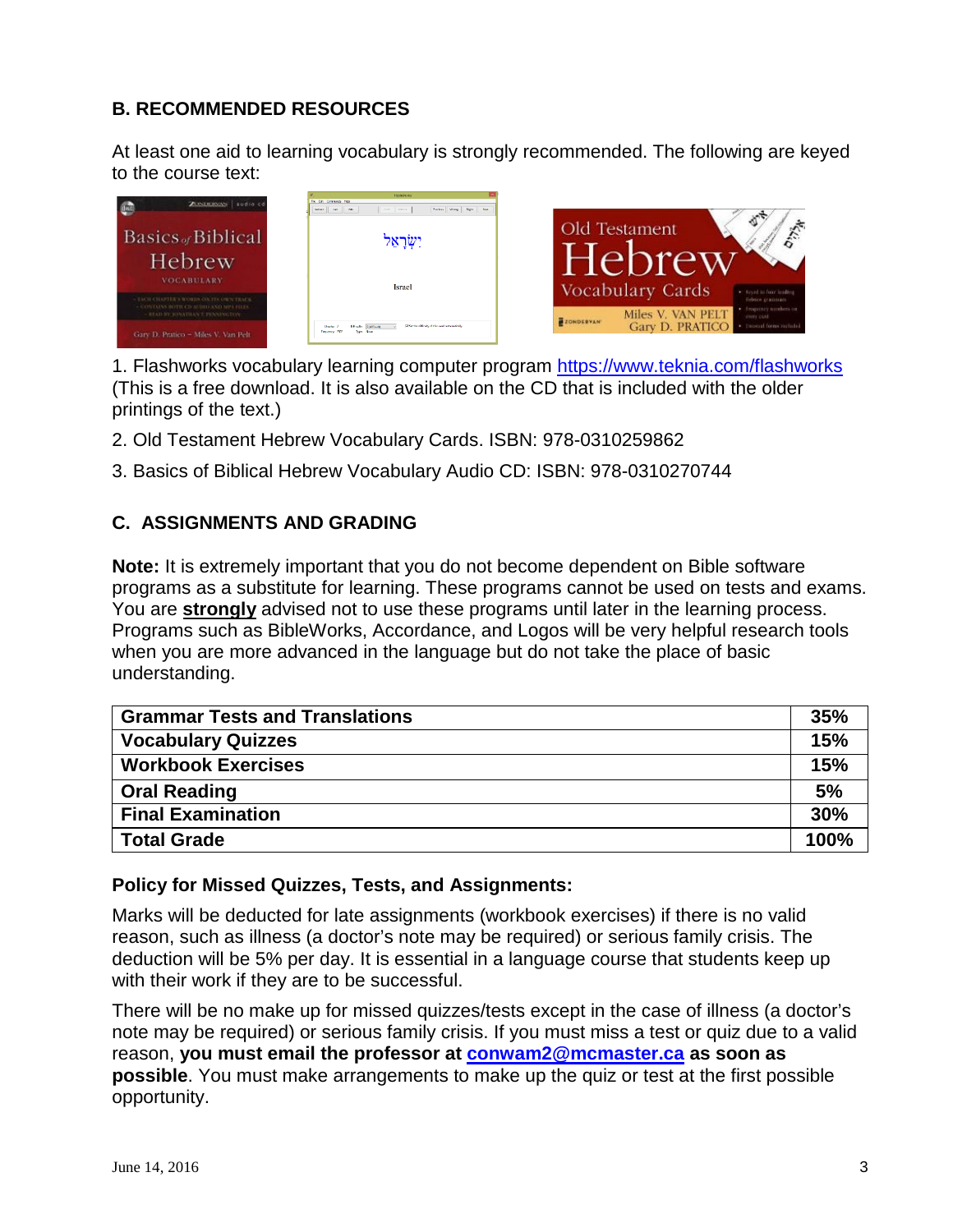**1. Grammar Tests and Translations: 35%.** At the beginning of each Monday class there will be a grammar test covering the material up to the previous class. These may include sentence translations, grammar explanations or diagramming, paradigms, and parsing, etc.

**2. Vocabulary Quizzes: 15%**. At the beginning of class each Wednesday there will be a vocab quiz covering material up to and including the chapter covered in the last class. These quizzes will simply ask for the English translation of 24 Hebrew words.

**3. Workbook Exercises: 15%.** Dates are marked on the course schedule with an asterisk (\*). Each chapter in the textbook has a corresponding chapter in the workbook. Once a chapter has been covered in class, students must then complete the corresponding workbook pages before the next class. Workbook exercises will be handed in for grading.

I prefer that you upload PDFs of your legible workbook pages to the appropriate dropbox on Avenue to Learn. The pages may be scanned as a PDF file and uploaded. Or, you can photograph the pages clearly and convert the JPGs to one PDF file. Or, you can paste the JPGs into a single Word/RTF document and convert it to a PDF file. Most word processors have a "Save as PDF" option or you can "Print" and choose PDF as your printer to save the file. Files must be one workbook page per page and right side up. Please do NOT try and upload multiple JPGs; your upload limit is one file. Name your file by your last name and chapter numbers, e.g., "Surname Ch 18-21."

Alternately, you can tear out the pages along the perforations or photocopy them and hand them in to the instructor in class. Be sure your name is on them.

**Note:** Students must show evidence in their workbooks of individual translation, such as parsing, highlighting, and tentative translations. See the rubric and sample pages on Avenue to Learn. Do not give in to the temptation to copy from an English translation. The only way to learn is by doing the translations yourself.

**4. Oral Reading: 5%.** Students will be tested on their oral reading of selections from the workbook. Details will be provided in class.

**5. Final Exam: 30%.** Details about the final exam will be given in class nearer to the date. It will consist of vocabulary, parsing, and translation of Bible verses.

## **IV. COURSE SCHEDULE**

| <b>Wk</b> | <b>Date</b> | <b>Textbook</b> | <b>Content</b>         | <b>Grammar Test/Vocab</b> |
|-----------|-------------|-----------------|------------------------|---------------------------|
|           |             |                 |                        | Quiz                      |
|           | Sept 12     | Chapter 1       | The Hebrew Alphabet    |                           |
|           | Sept 14     | Chapter 2       | <b>Hebrew Vowels</b>   | Vocabulary 1 (Ch 1,       |
|           |             |                 |                        | Alphabet)                 |
| 2         | Sept 19     | Chapter 3       | Syllabification and    | Grammar 1 (Ch 1-2)        |
|           |             |                 | Pronunciation          |                           |
|           | Sept 21     | Chapter 4       | <b>Hebrew Nouns</b>    | Vocabulary 2 (Ch 1-3)     |
| 3         | Sept 26     | Chapter 5       | Definite Article and   | Grammar 2 (Ch 1-4)        |
|           |             |                 | <b>Conjunction Waw</b> |                           |

**Note:** An asterisk (\*) indicates a date when workbook assignments are due.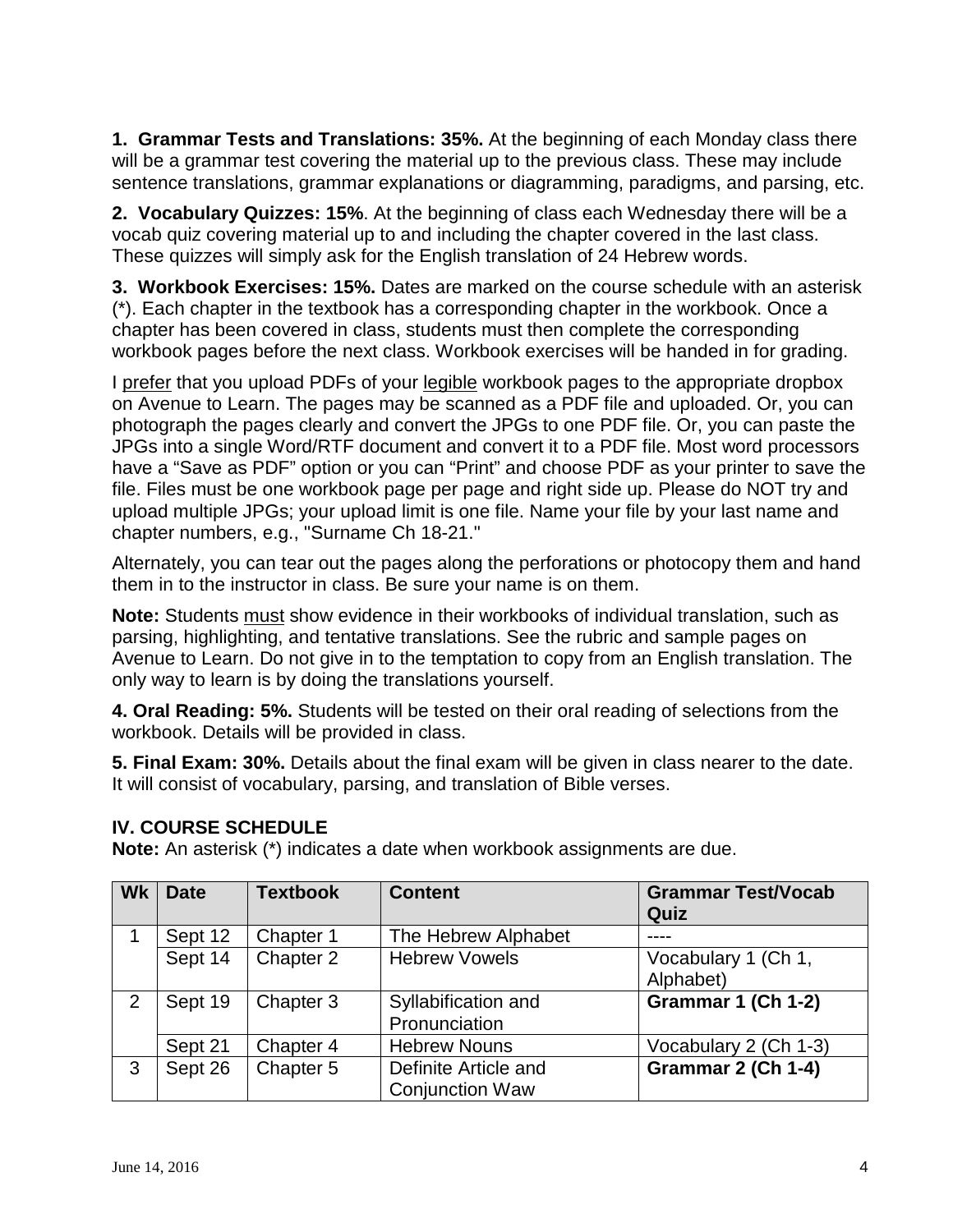|                | Sept 28           | Chapter <sub>6</sub> | <b>Hebrew Prepositions</b>        | Vocabulary 3 (to Ch 5)      |
|----------------|-------------------|----------------------|-----------------------------------|-----------------------------|
| $\overline{4}$ | *Oct 3            | Chapter 7            | <b>Hebrew Adjectives</b>          | Grammar 3 (Ch 1-6)          |
|                | Oct 5             | Chapter 8            | <b>Hebrew Pronouns</b>            | Vocabulary 4 (to Ch 7)      |
| 5              | Oct 10            | Thanksgiving         | <b>No Class</b>                   |                             |
|                | Oct 12            | Midterm              | <b>No Class</b>                   |                             |
|                |                   | recess               |                                   |                             |
| 6              | Oct 17            | Chapter 9            | <b>Hebrew Pronominal Suffixes</b> | Grammar 4 (Ch 1-8)          |
|                | Oct 19            | Chapter 10           | <b>Hebrew Construct Chains</b>    | Vocabulary 5 (to Ch 9)      |
| $\overline{7}$ | Oct 24            | Chapter 11           | <b>Hebrew Numbers, Othniel</b>    | <b>Grammar 5 (Ch 1-10)</b>  |
|                |                   |                      | Practice                          |                             |
|                | Oct 26            | Chapter 12           | Introduction to Hebrew            | Vocabulary 6 (to Ch 11)     |
|                |                   |                      | Verbs                             |                             |
| 8              | Oct 31            | Chapter 13           | Qal Perfect, Strong Verbs         | <b>Grammar 6 (Ch 1-12)</b>  |
|                | Nov <sub>2</sub>  | Chapter 14           | Qal Perfect, Weak Verbs 1         | Vocabulary 7 (to Ch 13)     |
| 9              | *Nov 7            | Chapter 14           | Qal Perfect, Weak Verbs 2         | <b>Grammar 7 (Ch 1-13)</b>  |
|                | Nov 9             | Chapter 15           | Qal Imperfect, Strong Verbs       | Vocabulary 8 (to Ch 14)     |
|                |                   |                      | 1                                 |                             |
| 10             | Nov 14            | Chapter 15           | Qal Imperfect, Strong Verbs       | <b>Grammar 8 (Ch 1-14)</b>  |
|                |                   |                      | $\overline{2}$                    |                             |
|                | Nov 16            | Chapter 16           | Qal Imperfect, Weak Verbs 1       | Vocabulary 9 (to Ch 15)     |
| 11             | Nov 21            | Chapter 16           | Qal Imperfect, Weak Verbs 2       | <b>Grammar 9 (Ch 1-15)</b>  |
|                | Nov <sub>23</sub> | ----                 | <b>Judges Practice</b>            | Vocabulary 10 (to Ch 16)    |
| 12             | Nov 28            | Chapter 17           | <b>Waw Consecutive 1</b>          | <b>Grammar 10 (Ch 1-16)</b> |
|                | <b>Nov 30</b>     | Chapter 17           | <b>Waw Consecutive 2</b>          | Vocabulary 11 (to Ch 17)    |
| 13             | Dec <sub>5</sub>  | Chs 1-17             | <b>Review and Practice</b>        |                             |
|                | Dec 7             | Chs 1-17             | <b>Review</b>                     | <b>Oral Reading Test</b>    |
| 14             | *Dec 12           | <b>Exam</b>          | <b>Final Exam</b>                 | Ch 1-17                     |

### **V. CLASSROOM BEHAVIOUR, ATTENDANCE, AND PARTICIPATION**

- Students are expected to be on time for class. Admittedly, unavoidable delays do occasionally happen. If you arrive late, please enter as quietly as possible and give an explanation to the professor after class.
- Students are also expected to stay for the entire class session.
- Computers, tablets, and phones should only be used for class related purposes, not for social networking and the like. Students may not have cell phones or tablets out during tests.
- All thoughtful student participation is welcome. There are no "dumb questions" or "stupid answers." Students will respect the contributions of other students and respond to them without ridicule or scorn.
- Students may eat or drink in class as long as they do so quietly and unobtrusively and clean up afterwards.